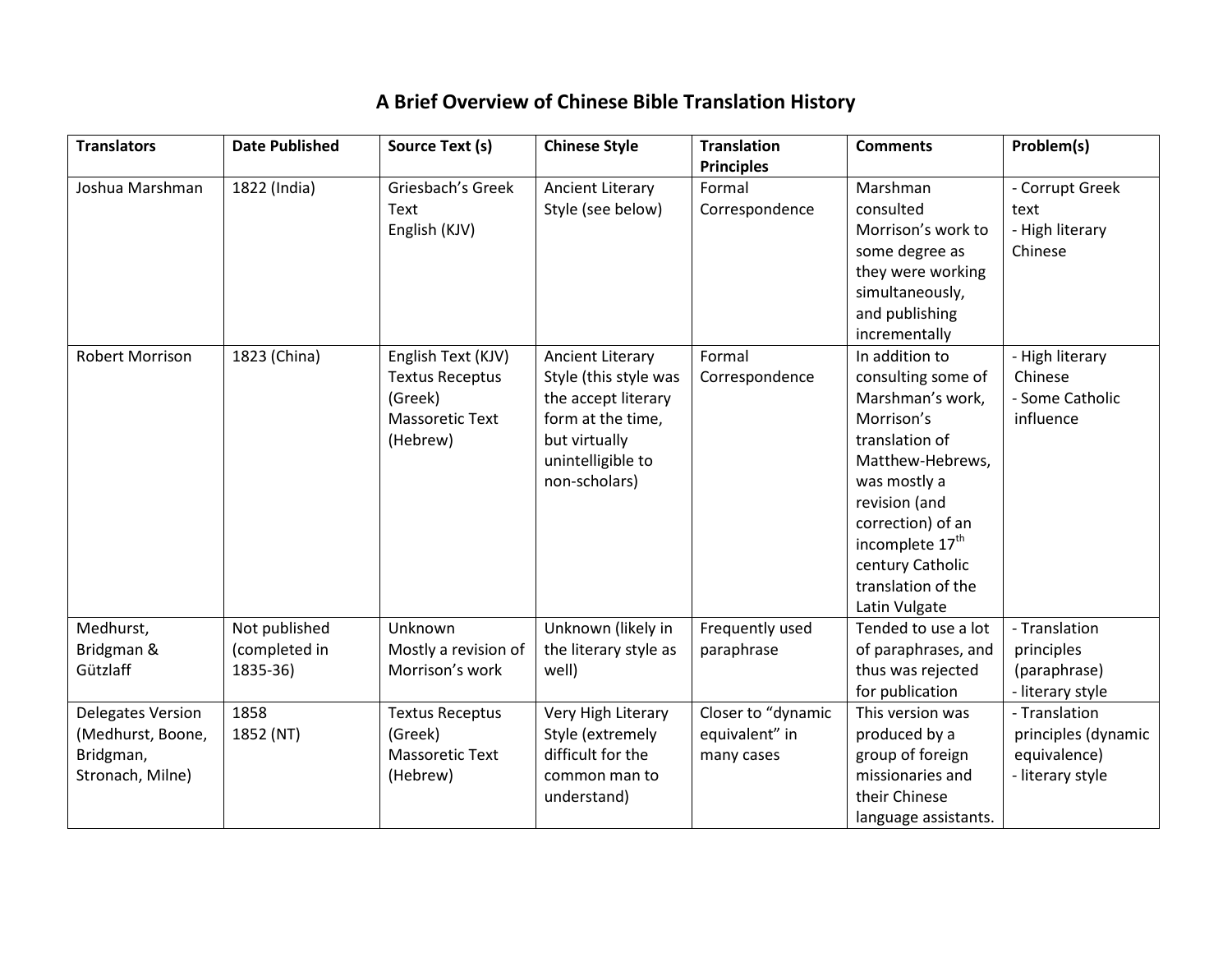| <b>Nanking Version</b><br>(Medhurst,<br>Stronach)                                | 1856 (NT)                                                                           | <b>Basically a revision</b><br>of the Delegates<br>NT,                       | Early form of<br>modern Mandarin<br>(a more colloquial<br>and<br>understandable                                                                                           | <b>Based on Delegates</b><br>version (see above)                                                     | It aimed to win<br>over Chinese<br>scholars with its<br>high and flowery<br>Chinese<br>This version was<br>never widely used<br>as it employed a<br>more southern<br>style of Mandarin                                                                                                   | - Translation<br>principles<br>- Non-standard<br>Mandarin                                                             |
|----------------------------------------------------------------------------------|-------------------------------------------------------------------------------------|------------------------------------------------------------------------------|---------------------------------------------------------------------------------------------------------------------------------------------------------------------------|------------------------------------------------------------------------------------------------------|------------------------------------------------------------------------------------------------------------------------------------------------------------------------------------------------------------------------------------------------------------------------------------------|-----------------------------------------------------------------------------------------------------------------------|
|                                                                                  |                                                                                     |                                                                              | style                                                                                                                                                                     |                                                                                                      | which wasn't<br>common                                                                                                                                                                                                                                                                   |                                                                                                                       |
| <b>Peking Version</b><br>(Schereschewsky,<br>Burdon, Blodget,<br>Edkins, Martin) | 1878<br>1872 (NT)<br>1874 (OT - done<br>solely by<br>Schereschewsky)                | <b>Nanking Version</b><br><b>Textus Receptus</b><br><b>Massoretic Hebrew</b> | Colloquial style on<br>northern Mandarin<br>(it was highly<br>understandable<br>and thus became<br>very popular,<br>especially in the<br>northern part of<br>the country) | Loose Formal<br>Correspondence<br>(often tended to<br>use cultural<br>equivalence in<br>translation) | <b>Mandarin Chinese</b><br>was a form that<br>was starting to gain<br>popularity as a<br>lingua franca,<br>especially in<br>northern China, but<br>was still poorly<br>developed and<br>undergoing change.<br>Thus the form used<br>was a rather poor<br>and awkward form<br>of Mandarin | - Translation<br>principles (Loose<br>formal correspond-<br>ence)<br>- Non-standard<br>Mandarin<br>- Poor translation |
| <b>Union Versions</b><br>(Mandarin, Easy<br>Wenli and High<br>Wenli)             | 1919<br>Easy Wenli (NT<br>1902)<br>High Wenli (NT<br>1907)<br>Mandarin (NT<br>1907) | <b>Peking Version</b><br>Westcott and<br>Hort's Greek Text                   | High Wenli (High<br>and Literary Style of<br>Chinese)<br>Easly Wenli<br>(Simplified Literary<br>Style)<br>Mandarin<br>(Colloquial Literary                                | Generally uses<br>formal equivalence                                                                 | Only the NT of the<br>Easy Wenli was<br>completed. This<br>version never<br>became popular<br>The High Wenli was<br>published at the<br>same time as the<br>Mandarin version<br>and was far less                                                                                         | - Corrupt Greek<br>text<br>- Sometimes uses<br>cultural<br>equivalence                                                |